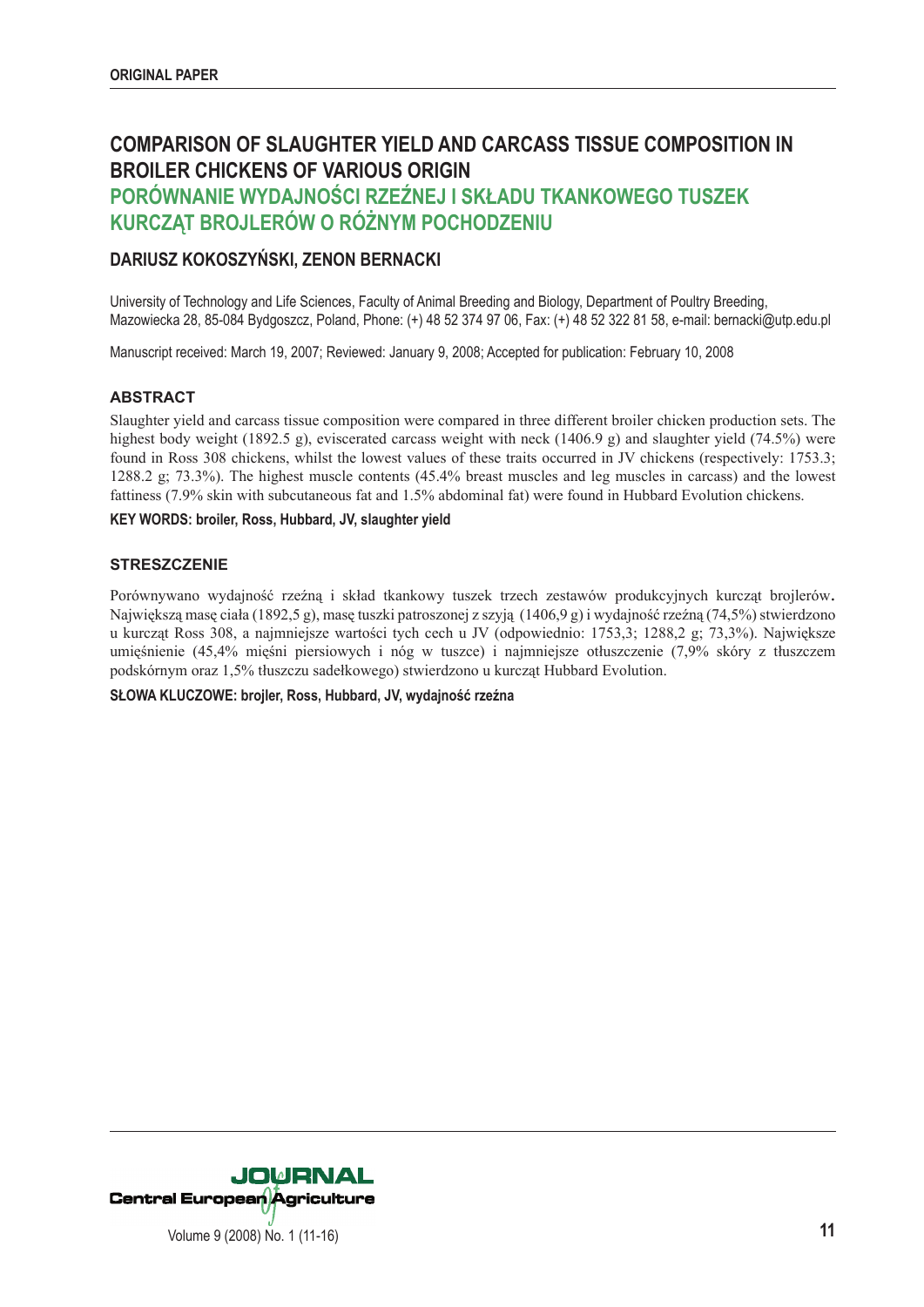### **SZCZEGÓŁOWE STRESZCZENIE**

Badania przeprowadzono na kurczętach brojlerach z trzech zestawów komercyjnych: Hubbard Evolution, Ross 308 i JV utrzymywanych w warunkach produkcyjnych. Ptaki przebywały przez cały czas odchowu w pomieszczeniu zamkniętym, bez dostępu do wybiegu, o regulowanych parametrach środowiska i kurczęta żywiono ad libitum standardowymi mieszankami treściwymi. Po 6. tygodniach odchowu z każdego zestawu produkcyjnego wybrano losowo po 12 osobników, ubito i poddano dysekcji. Największą masę ciała przed ubojem, masę tuszki patroszonej z szyją i wydajność rzeźną miały

kurczęta Ross 308, a najmniejszą brojlery JV. Nie zanotowano istotnych różnic pod względem masy mięśni piersiowych oraz masy i udziału (%) nóg w tuszce między ocenianymi zestawami. Natomiast procentowy udział mięśni piersiowych w tuszkach Hubbard Evolution był statystycznie istotnie większy niż u ptaków JV. Analiza składu tuszek wykazała statystycznie istotne różnice pod względem masy i procentowego udziału skóry z tłuszczem podskórnym oraz tłuszczu sadełkowego między porównywanymi zestawami. Najmniej otłuszczone były

tuszki kurcząt Hubbard Evolution, które miały także

największą zawartość (g, %) mięśni piersiowych i nóg łącznie.

### **INTRODUCTION**

Broiler chickens with an intensive growth rate are usually slaughtered at the age of 6 weeks and this is mainly correlated with their satisfactory body weight, the size of breast muscles, low fodder intake per growth unit and the maturity of their plumage.

Broilers utilized in Poland, originating from parentage of foreign companies, are evaluated in testing stations under the standard environmental conditions. Tests have shown that broiler chickens at the age of 6 weeks reach body weight from 1.88 to 2.36 kg with varied feed intake from 1.96 to 2.23 kg of feed per kg of body weight. Breast muscle contents in the 6 week old broiler carcasses range from 21.5 to 24.0%, and leg muscles from 19.5 do 21.0% [2, 3].

Evaluation of the influence of parentage and gender on slaughter yield and tissue composition in broiler carcasses bred under production conditions was conducted recently by Adamski et al. [1] Janocha et al. [6], Gornowicz and Dziadek [4], Sengül et al. [9] and Quentin et al. [11].

|                                                |              | Weight – Masa $(g)$                              |                                                      |                                                                                                              |       |                                                            |  |  |
|------------------------------------------------|--------------|--------------------------------------------------|------------------------------------------------------|--------------------------------------------------------------------------------------------------------------|-------|------------------------------------------------------------|--|--|
| Commercial<br>broilers<br>Zestaw<br>komercyjny |              | body weight<br>before<br>slaughter<br>masa ciała | eviscerated<br>neck<br>przed ubojem szona z szyją we | breast<br>leg<br>carcass with muscles muscles cutaneous fat<br>mięśnie mięśnie<br>tuszka patro- piersio- nóg |       | skin with sub-<br>skóra z tłusz-<br>czem pod-<br>skórnynym |  |  |
| Hubbard                                        | $\mathbf{x}$ | 1827.0                                           | 1348.0                                               | 311.5                                                                                                        | 300.3 | 112.1 a                                                    |  |  |
| Evolution                                      | $\mathbf{V}$ | 12.5                                             | 13.1                                                 | 10.7                                                                                                         | 15.1  | 20.2                                                       |  |  |
| <b>Ross 308</b>                                | X            | 1892.5                                           | 1406.9                                               | 307.3                                                                                                        | 295.1 | 140.2 b                                                    |  |  |
|                                                | $\mathbf{V}$ | 10.2                                             | 8.0                                                  | 12.8                                                                                                         | 10.3  | 14.4                                                       |  |  |
| JV                                             | X            | 1753.3                                           | 1288.2                                               | 268.3                                                                                                        | 274.0 | 140.6 <sub>b</sub>                                         |  |  |
|                                                | $\mathbf{V}$ | 10.5                                             | 149                                                  | 14 1                                                                                                         | 10.9  | 20.1                                                       |  |  |

Table 1. Body weight and some tissue components in carcasses in broiler chickens Tabela 1. Masa ciała i niektóre składniki tkankowe tuszek kurczat brojlerów

a,b – mean values of traits in columns with different letters differ significantly ( $p \le 0.05$ )

a,b – wartości średnie cech w kolumnach z różnymi literami różnią się istotnie ( $p \le 0.05$ )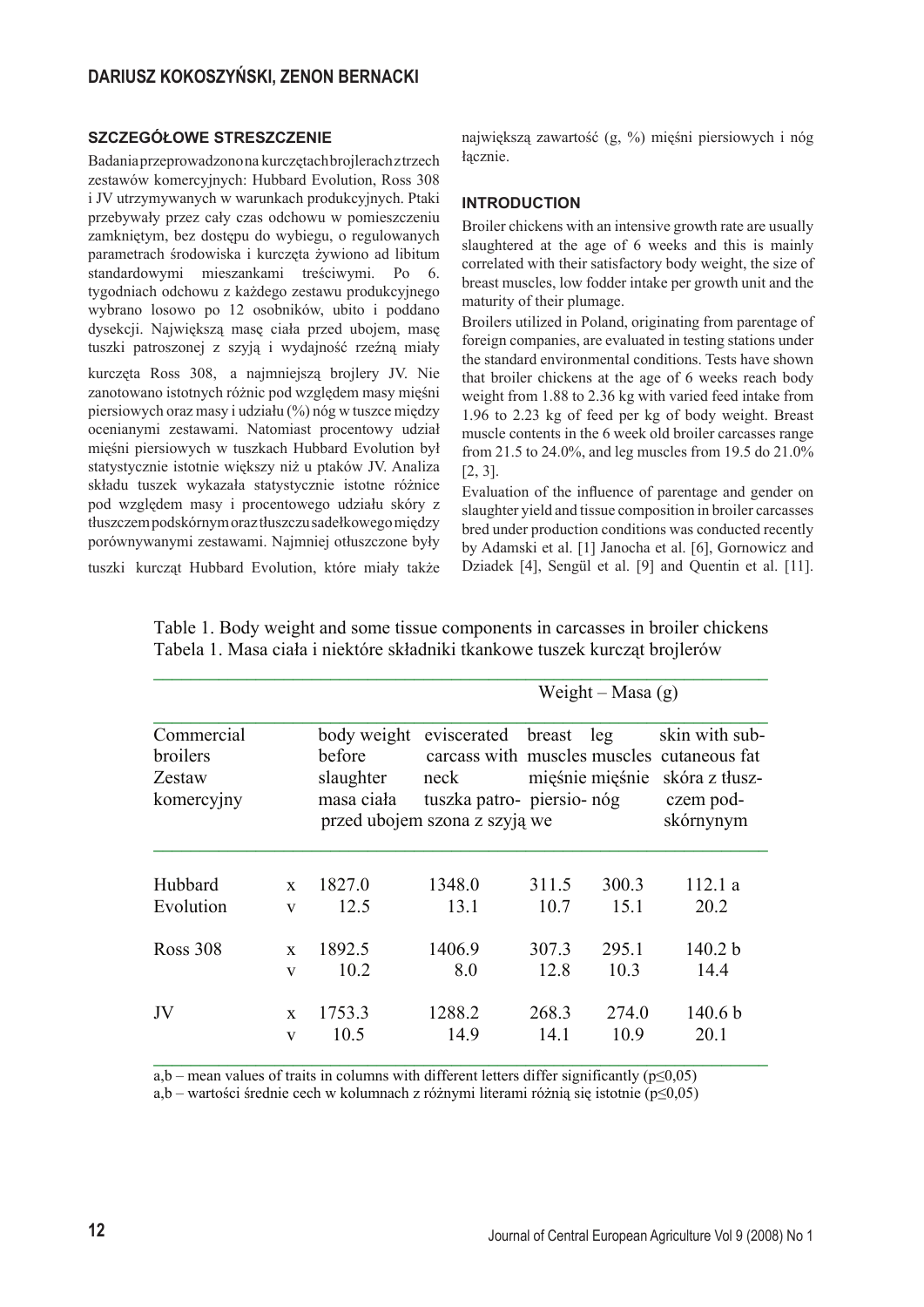|            |              | Proportion- Udział (%)                          |      |                                                          |      |                                    |         |                             |  |
|------------|--------------|-------------------------------------------------|------|----------------------------------------------------------|------|------------------------------------|---------|-----------------------------|--|
| Commercial |              | Slaughter                                       |      |                                                          |      |                                    |         |                             |  |
| broilers   |              | yield                                           | neck | breast                                                   | leg  | skin with                          |         | wings remain-               |  |
| Zestaw     |              | (%)<br>Wydaj- szyja<br>ność<br>rzeźna<br>$(\%)$ |      | muscles muscles<br>mięśnie mięśnie<br>piersio- nóg<br>we |      | subcuta-                           | ders of |                             |  |
| komercyjny |              |                                                 |      |                                                          |      | neous fat skrzydła carcass         |         |                             |  |
|            |              |                                                 |      |                                                          |      | skóra z<br>thuszczem<br>podskórnym |         | pozo-<br>stałości<br>tuszki |  |
|            |              |                                                 |      |                                                          |      |                                    |         |                             |  |
|            |              |                                                 |      |                                                          |      |                                    |         |                             |  |
| Hubbard    | $\mathbf{x}$ | 73.8                                            | 3.6  | 23.2 a                                                   | 22.2 | 7.9a                               | 10.9    | 27.3                        |  |
| Evolution  | V            | 3.8                                             | 13.7 | 4.8                                                      | 4.7  | 17.9                               | 7.0     | 6.6                         |  |
| Ross 308   | $\mathbf{x}$ | 74.5                                            | 3.7  | $21.8$ ab                                                | 21.0 | 10.0 <sub>b</sub>                  | 10.9    | 26.5                        |  |
|            | $\mathbf{V}$ | 3.0                                             | 22.6 | 8.1                                                      | 6.5  | 10.2                               | 3.9     | 8.2                         |  |
| JV         | $\mathbf{x}$ | 73.3                                            | 3.8  | 20.8 <sub>b</sub>                                        | 21.2 | 10.9 <sub>b</sub>                  | 11.3    | 26.7                        |  |
|            | V            | 2.8                                             | 15.1 | 5.7                                                      | 7.9  | 7.7                                | 7.7     | 6.8                         |  |

Table 2. Slaughter yield and some components content in carcass in broiler chickens Tabela 2. Wydajność rzeźna i zawartość niektórych składników tuszek kurcząt brojlerów

a, b – mean values of traits in columns with different letters differ significantly ( $p\leq 0.05$ )

a, b – wartości średnie cech w kolumnach z różnymi literami różnią się istotnie (p $\leq 0.05$ )

Substantial discrepancies between the results obtained by these authors and the results from the testing stations, as well as ongoing improvements in the quality of broiler production, indicate that there is a need for the analyses of usability of new commercial broiler sets, currently kept in production.

The aim of this work was to provide a comparison of the influence of broiler chicken parentage on their slaughter yield and tissue composition in the carcass.

#### **MATERIAL AND METHODS**

The research was conducted in the Department of Poultry Breeding, at the Faculty of Animal Breeding and Biology, the University of Technology and Life Sciences in Bydgoszcz. The research material consisted of 42 day old Hubbard Evolution, Ross 308 and JV broiler chickens purchased from Drobex Company, located in Solec Kujawski, Poland.

During the breeding time the broilers were kept in a typical production building, equipped with a climate and environment control. The birds were given commercial

feed mixtures ad libitum: the starter up to the  $14<sup>th</sup>$  day, the grower from the  $15<sup>th</sup>$  to  $35<sup>th</sup>$  day and the finisher for the remaining time of breeding. The basic composition of feeds was consistent with the recommendations [10].

Twelve broiler chickens (six males and six females) were selected at random from each of the production sets. Carcasses were refrigerated over 18 hours in temperature of +4ºC. Dissection analysis was performed according to the Ziołecki and Doruchowski method [12]. The following was separated from the carcass: breast and leg muscles, wings, neck without skin, skin from the neck, skin with subcutaneous fat, abdominal fat and giblets (heart, muscular stomach and liver).

The results were verified statistically, including the mean values (x) and the coefficient of variation (v) of the traits. Significance of differences between the production sets (genetic groups) was verified with the variance analysis and the Duncan test.

## **RESULTS AND DISCUSSION**

The mean body weight of 6-week old broiler chickens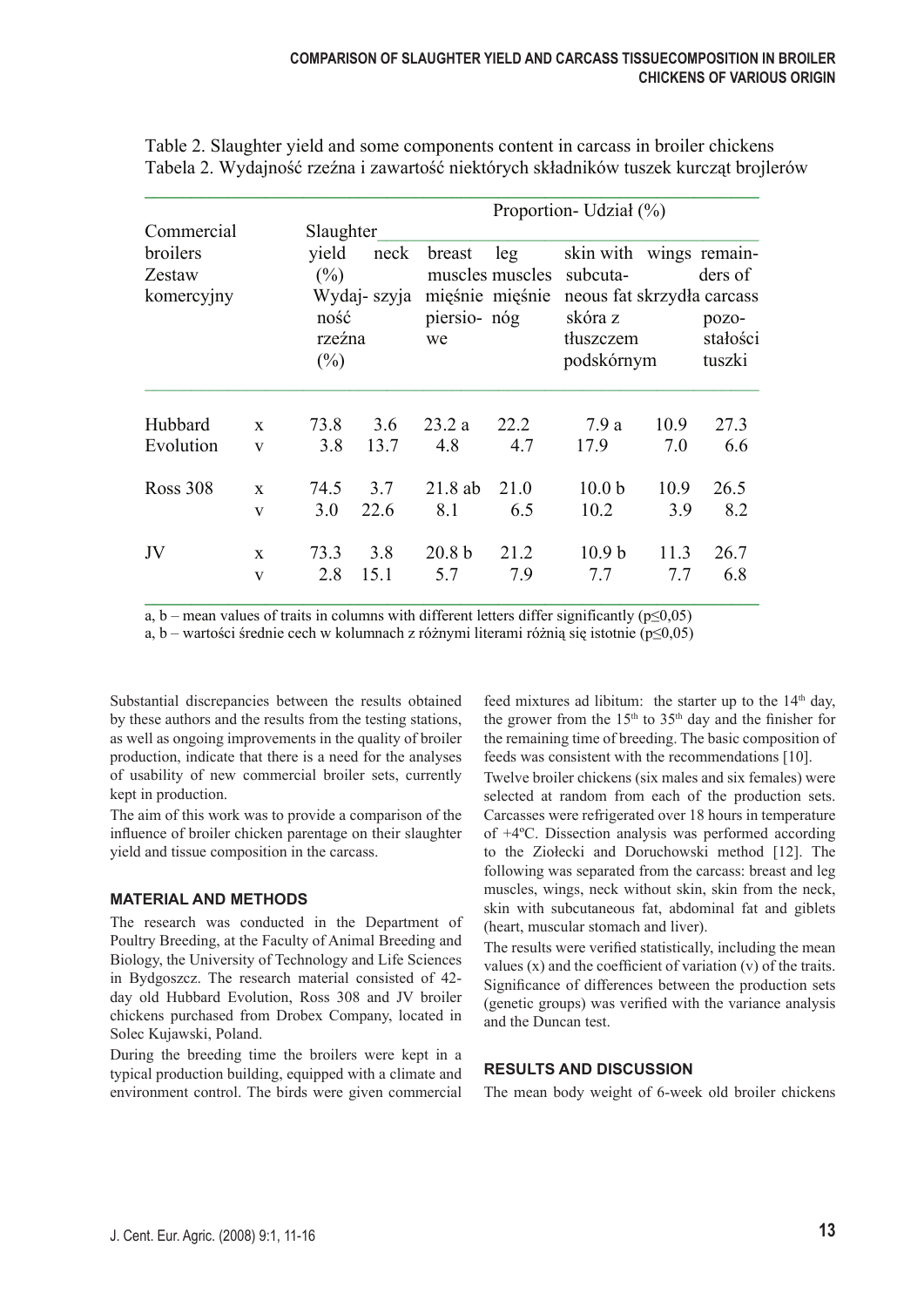| Commercial<br>broilers<br>Zestaw |                   | Muscles<br>Mięśnie |               | Abdominal fat<br>Tłuszcz sadełkowy |                          | Giblets<br>Podroby |                 |
|----------------------------------|-------------------|--------------------|---------------|------------------------------------|--------------------------|--------------------|-----------------|
| komercyjny                       |                   | g                  | $\frac{0}{0}$ | g                                  | $\frac{0}{0}$            | g                  | $\frac{0}{0}$   |
| Hubbard                          | $\mathbf{x}$      | 611.8              | 45.4          | 20.6a                              | 1.5a                     | 74.6 a             | 4.1a            |
| Evolution                        | V                 | 12.9               | 3.8           | 58.6                               | 51.9                     | 9.3                | 10.0            |
| Ross 308                         | $\mathbf{x}$<br>V | 602.3<br>11.0      | 42.8<br>6.4   | 39.7 <sub>b</sub><br>34.9          | 2.8 <sub>b</sub><br>34.7 | 85.8 ab<br>9.5     | $4.5$ ab<br>8.1 |
| JV                               | $\mathbf{X}$<br>V | 542.3<br>12.5      | 42.0<br>2.9   | $26.5$ ab<br>47.2                  | $2.0$ ab<br>45.3         | 81.8 b<br>11.8     | 4.7 b<br>9.3    |

Table 3. Weight and content (%) of muscles, abdominal fat and giblets in carcass Tabela 3. Masa i zawarto�� (%) mi��ni, t�uszczu sade�kowego i podrobów w tuszce

 $\overline{a}$ ,  $\overline{b}$  – mean values of traits in columns with different letters differ significantly ( $p \le 0,05$ )

a, b – wartości średnie cech w kolumnach z różnymi literami różnią się istotnie (p $\leq 0.05$ )

of both sexes in Ross 308 set was 1892.5 g and it was greater by 65.5 g than in Hubbard Evolution chickens, and it was as much as 139.2 g greater than in JV broilers. Lower than that values of body weight in Hubbard and Ross chickens were obtained by Adamski et al. [1], while greater by Gawęcki et al. [2]. Also Sengül et al. [9] found greater mean body weight values in Ross (2097 g) and Hubbard (2154 g) chickens at 6 weeks of age. The heaviest eviscerated carcasses with neck (1406.9 g) were found in Ross 308 chickens, whilst the lightest in JV (1288.2 g), which resulted from the body weight achieved by these chickens prior to slaughter.

Hubbard Evolution carcasses contained more of breast and leg muscles in comparison to Ross 308 and JV chickens (Tab.1). Adamski et al. [1] has shown in his study that breast muscle weight in Hubbard chickens was greater, whilst leg muscle weight was smaller than the values obtained in our experiment and the opposite relationship was found in Ross chickens. Coefficient of variation values for breast and leg muscle weight were quite high and ranged from 10.7 to 15.1%. Ross 308 and JV chickens were fatter and the skin weight together with the subcutaneous fat in these birds was statistically significantly greater than in the Hubbard Evolution chickens.

Slaughter yields of the evaluated chicken production sets

were similar and ranged from 73.3 to 74.5% (Tab. 2). Similarly high readings of slaughter yield (from 72.0 to 77.2 %) in Ross and Hubbard chickens were received by Janocha et al. [6] and Sengül et al. [9]. Also Gornowicz and Dziadek [5], and Gawęcki et al. [2] have obtained high slaughter yield in broilers.

The highest contents  $(\%)$  of breast and leg muscles (respectively: 23.2 and 22.2%) were found in carcasses of Hubbard Evolution chickens, whilst this parameter was statistically least significant in JV birds (20.8 and 21.2%). Lower values of contents by percentage of breast muscles (from 20.6 to 22.6%) and leg muscles (from 17.5 to 19.7%) in Hubbard chickens were found by Krawczyk et al. [7] and Janocha et al. [6]. However, Gornowicz et al. [5] and Janocha et al. [6] found that Ross chickens have shown greater contents of breast muscles in the carcass (from 22.7 to 24.4%), and lower or similar contents of leg muscles (from 20.6 to 21.1%). Contribution of wings in the carcass was similar and ranged from 10.9 to 11.3%, and variance oscillated from 3.9 to 7.7%. The lowest content of skin with subcutaneous fat in carcasses by percentage was found in Hubbard Evolution chickens, while the greatest in JV birds.

The highest weight and percentage of breast and leg muscles together (Tab. 3) was found in Hubbard Evolution chickens (611.8 g, 45.4%), while the lowest